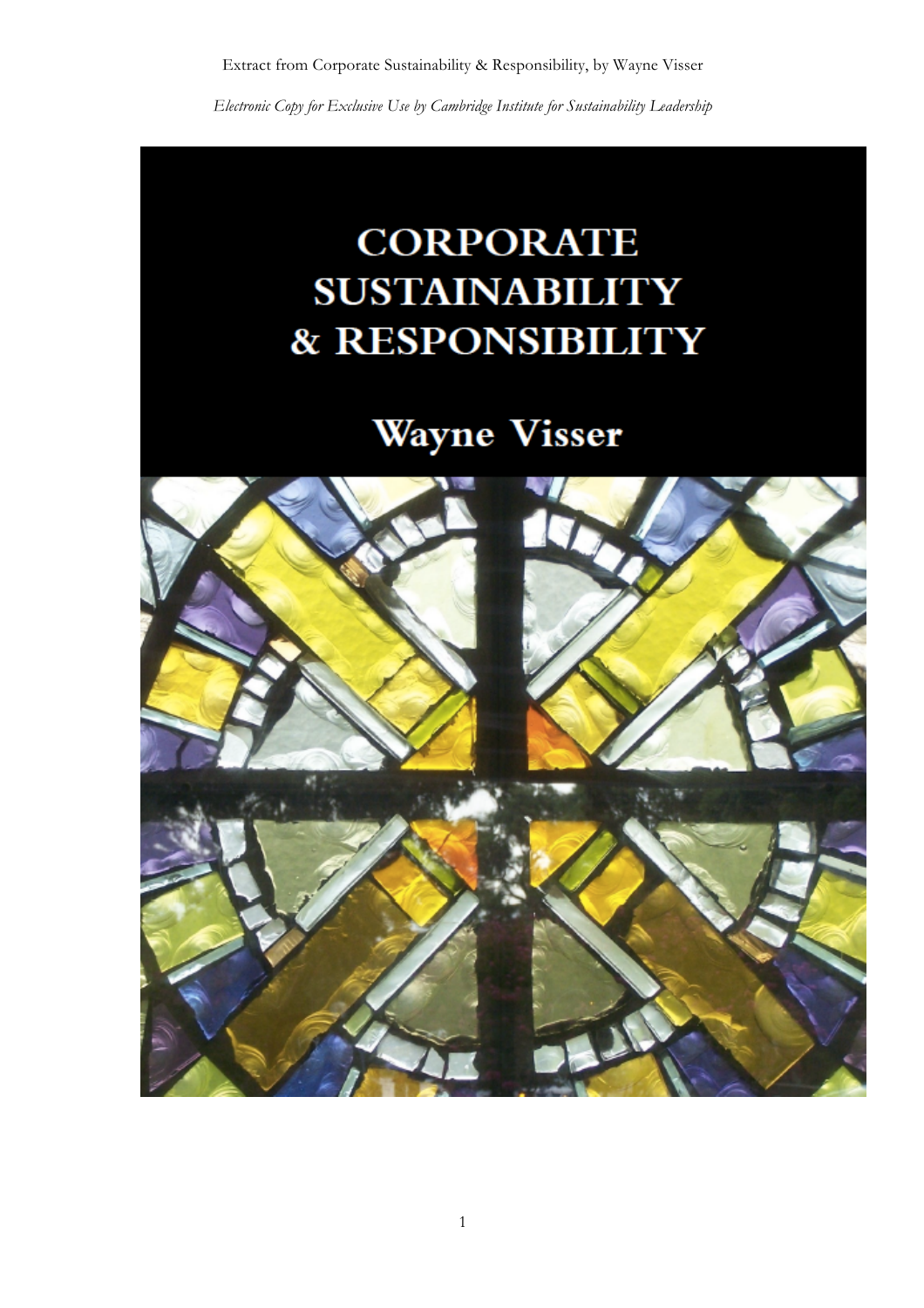Extract from Corporate Sustainability & Responsibility, by Wayne Visser

*Electronic Copy for Exclusive Use by Cambridge Institute for Sustainability Leadership*

# **CORPORATE SUSTAINABILITY & RESPONSIBILITY An Introductory Text on CSR Theory & Practice – Past, Present & Future**

*Wayne Visser*

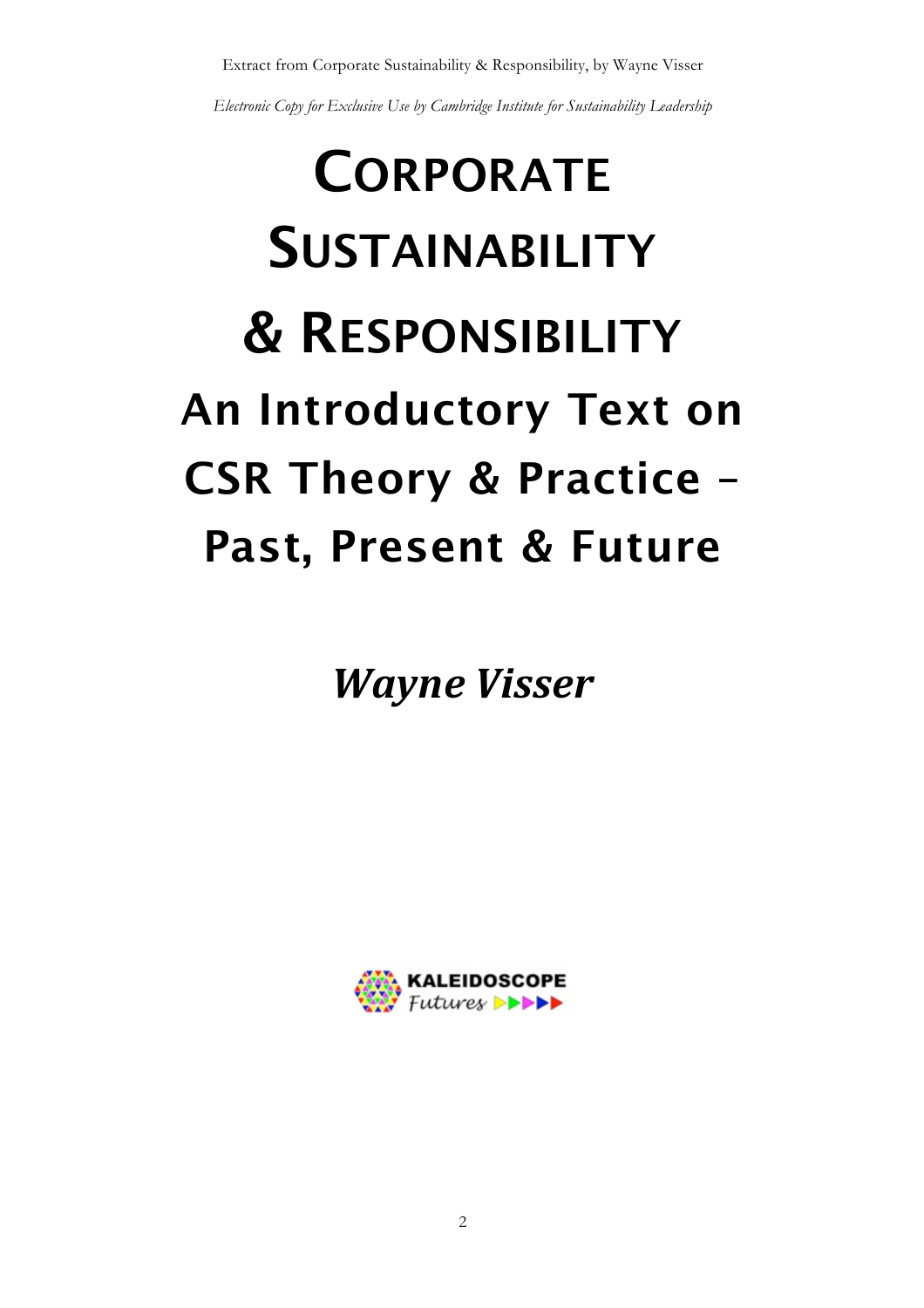## **CHAPTER 7: CASES IN CSR**

### **7.5 BP**

When John Browne took over as Group CEO of BP in 1995, it was the same year that Shell was being heavily criticised for its proposed sinking of the Brent Spar oil platform in north Atlantic, as well as its alleged complicity with the Nigerian government in the execution of human rights activist, Ken Saro Wiwa. Browne would have taken special note of former Shell UK Chairman Malcolm Brinded's warning that 'the days when companies were judged solely in terms of economic performance and wealth creation have disappeared. For us, Brent Spar was the key turning point. It was a wakeup call, not only to Shell, but to the entire oil and gas industry, and to industry in general.'

Indeed, Browne would have been all too aware of a few skeletons in BP's own closet at that time. Most notably, the fact that between 1993 and 1995, BP's contractor Doyon Drilling was engaged in illegally dumping of hazardous wastes on Endicott Island, Alaska, injecting it down the outer rim of the oil wells. When BP learned of the practice and failed to report it to the authorities, it contravened the so-called U.S. Superfund legislation (the Comprehensive Environmental Response, Compensation and Liability Act). After a few years of legal wrangling, in 1999, BP agreed to a settlement of \$22 million, which included a criminal fine of \$500,000 (the maximum), \$6.5 million in civil penalties, and BP's establishment of a \$15 million environmental management system at all BP facilities in the U.S. and Gulf of Mexico engaged in oil exploration, drilling or production.

Another 'skeleton' was the allegations in 1996 of complicity in human rights abuses in Colombia. It was a seminal lesson for Browne, as he later recalled at an EIB Seminar on Business and Human Rights in London (4 June 2010): 'BP entered that country ... seeking a tantalising prize of rich resources amidst violent insurrection, a polarised society and dark undercurrents in politics ... Clearly, security was a challenge but we assumed we had the answer  $-$  a thick barbed wire fence with security personnel and, if necessary, the help of the Colombian Army. What we hadn't realised was that a fence keeps you in as well as others out ...  $BP$ 's presence – in particular, the payment of an unfortunately named dollar-per-barrel 'war tax' – was viewed as giving tacit support to a brutal military regime in which human rights were being trampled underfoot ... For the first time I realised that the company's brand, its reputation, and ultimately its value, had been laid on the line because of our failure to fully appreciate our human rights responsibilities.'

Browne also inherited BP's membership of the Global Climate Coalition (GCC), a powerful lobby group created in 1989 shortly after the UN created the Intergovernmental Panel on Climate Change (IPCC). The GCC actively attempted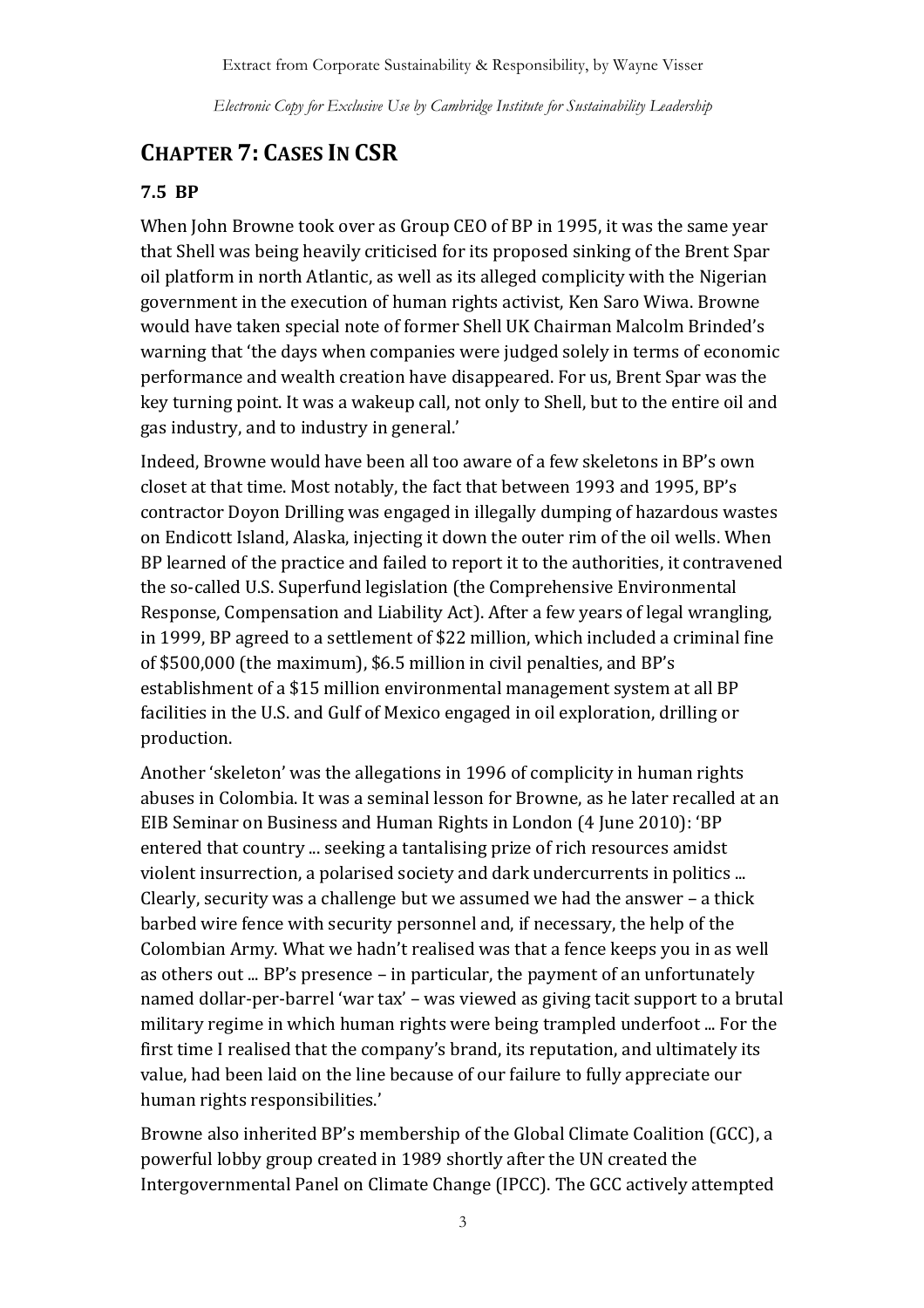to undermine emerging climate science and to derail international policy development. To his credit, Browne withdrew BP's membership in 1997. In a ground breaking speech at Stanford University, he stated that 'the time to consider the policy dimensions of climate change is not when the link between greenhouse gases and climate change is conclusively proven, but when the possibility cannot be discounted and is taken seriously by the society of which we are part. We in BP have reached that point.' As *Petroleum Economist* put it, 'BP had left the church.'

Within the space of a few years, step by step, Browne began to transform the image of BP. One of the great watershed moments was in 1998 when Browne threw down the gauntlet to BP and the oil industry, promising to cut emissions from its own operations by 10% from 1990 levels by 2010, which was more than the average Kyoto Protocol country targets and certainly more than any other major oil company had committed to up until that time. In fact, they achieved the target four years later, eight years ahead of the target and at no net cost to the company.

Browne seemed to doing and saying everything right and was slowly but surely becoming the darling of environmentalists that were desperate for signs of reform among the big brands. One crucial tool was public reporting. BP, having merged with Amoco at the end of 1998, issued their first Environmental and Social Report in 1999. In his CEO statement, Browne made encouraging statements like 'the environment is the primary challenge facing the industry' and 'there is no trade-off between our commercial and financial performance and our standards of care'.

To reassure the market analysts, he promised 'to apply to our performance in these areas with the same rigour we apply to the delivery and reporting of our financial performance – measuring, setting targets as part of an overall performance contract and reporting openly on how we have done, using independent, external auditing and verification processes wherever possible.' I can, to a certain extent, attest that these were not just flowery words, as KPMG had, during the time I was working for them, been helping BP to design an internal carbon emissions trading scheme - a progressive step for *any* company, let alone an oil major.

By 2000, Browne felt the company had earned enough public kudos to risk a major rebranding of BP. The company reportedly spent \$7 million in researching the new 'Beyond Petroleum' Helios brand and \$25 million on a campaign to support the brand change. When Browne justified the exercise by saying 'it's all about increasing sales, increasing margins and reducing costs at the retail sites'. perhaps more people should have tempered their expectations. Certainly Greenpeace wasn't duped, concluding at the time that 'this is a triumph of style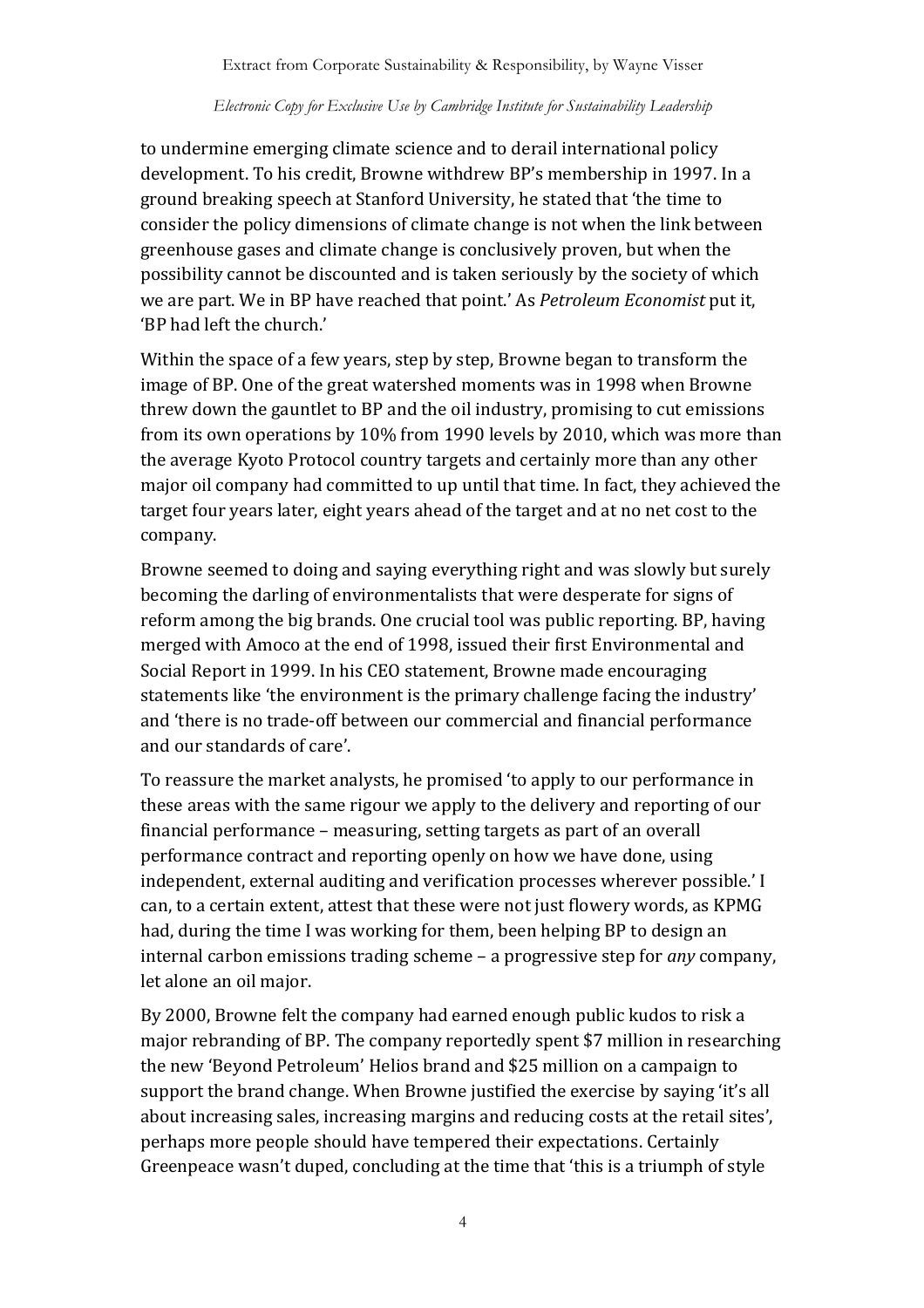over substance. BP spent more on their logo this year than they did on renewable energy last year.'

Antonia Juhasz (2008), author of *The Tyranny of Oil*, is similarly sceptical, claiming that at its peak, BP was spending  $4\%$  of its total capital and exploratory budget on renewable energy and that this has since declined, despite Browne's announcement in 2005 of BP's plans to double its investment in alternative and renewable energies 'to create a new low-carbon power business with the growth potential to deliver revenues of around \$6 billion a vear within the next decade.'

Sceptics notwithstanding, Browne had earned his new title as the 'Sun King' and his reputation was not only being earned with green stripes. BP was also one of the first companies to declare their support for the Publish-What-You-Pay campaign. However, after BP decided unilaterally to publish the value of taxes paid to the Angolan government, the state-owned oil partner, Sonangol, accused the company of breaking confidentiality clauses in its agreements and threatened to terminate its contracts. As a result, under advice from Browne, the UK's Blaire government launched the Extractive Industries Transparency Initiative (EITI) in 2002 at the World Summit for Sustainable Development in Johannesburg to tackle the so-called 'resource curse' and ensure 'the verification and full publication of company payments and government revenues from oil, gas and mining.'

Success or failure is all about timing. If Browne had been a politician and had retired in 2003 after two four-year terms of office, he may still have been covered in glory, with his Sun King crown firmly in place. After all, he had turned BP into an oil major – perhaps even a competitor for Exxon Mobil – by creating a lean, mean, green machine. Instead, he hung onto power long enough to face the consequences of his own legacy of cost-cutting and rhetoric mongering. As a result, between 2004 and 2007, the proverbial chickens came home to roost. Browne was left tarred and feathered.

While Browne had clearly prioritised environmental issues from the start, he had reason to be less nervous about health and safety risks. The last really serious BP incident had been in 1965, when Britain's first offshore oil rig, the Sea Gem, had capsized, killing thirteen crew. But that complacency, if indeed it existed, all changed on 23 March 2005, when an explosion and fire at BP's Texas City refinery killed 15 workers and injured more than 170 others. An investigation into the accident by the Occupational Safety and Health Administration (OSHA) ultimately found over 300 safety violations and fined BP \$21 million – the largest fine in OSHA history at the time.

The story did not end there. In 2007, in a separate settlement related to the explosion, BP pleaded guilty to a violation of the federal Clean Air Act and agreed to pay a \$50 million fine and to make safety upgrades to the plant. Complying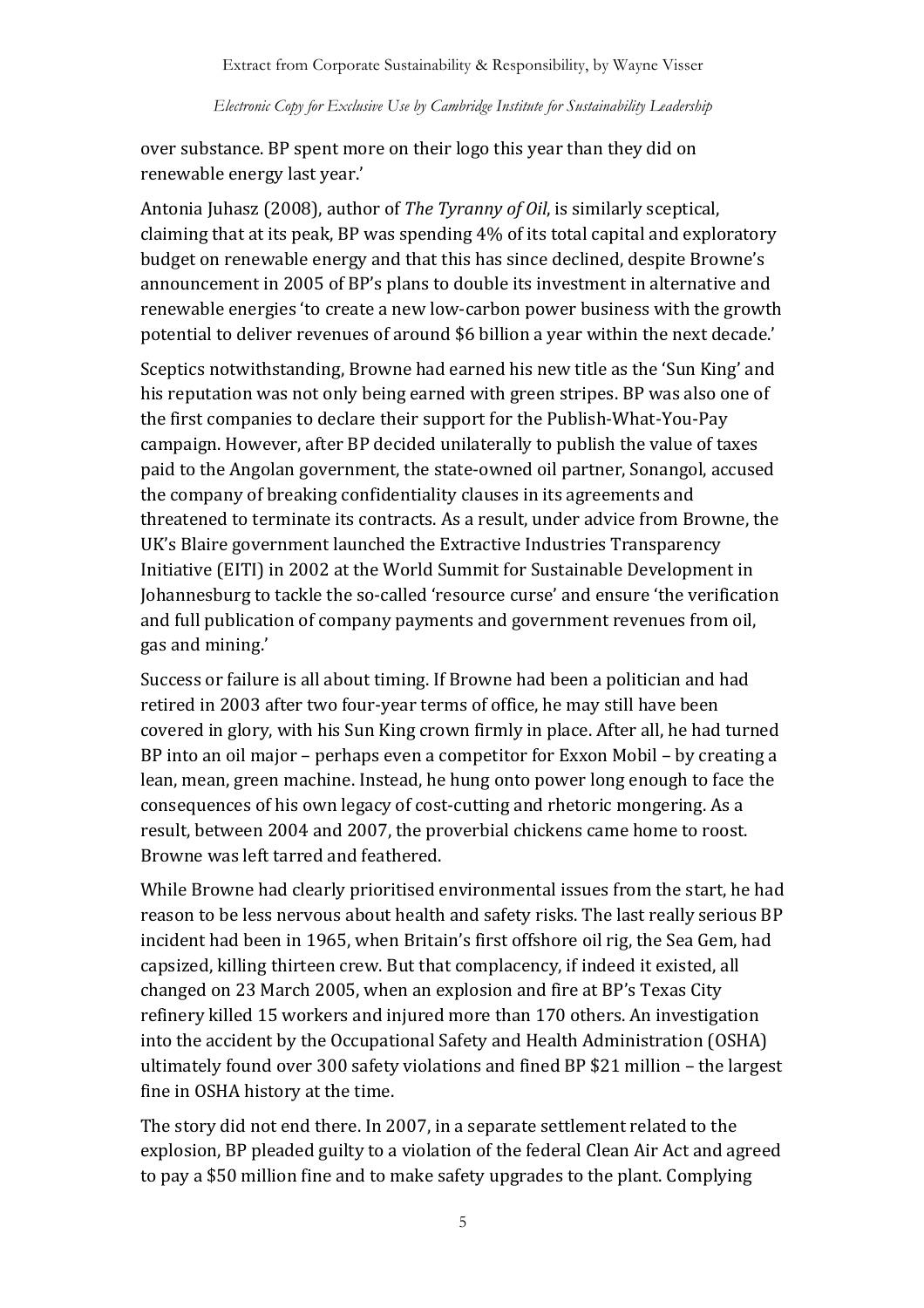with the terms of the OSHA settlement was also a condition of the Justice Department agreement. Blast victims challenged the plea deal, arguing that the fine was 'trivial' in light of BP's \$22 billion profits in 2006. Two vears later, in 2009, OSHA imposed an additional \$87 million in fines, claiming that the company had not completed all the safety upgrades required under the agreement and alleging 439 new 'wilful' safety violations. Predictably, BP announced its contestation of the fine.

A few months after the Texas City explosion, BP's Thunder Horse semisubmersible oil platform in the Gulf of Mexico almost became fully submersible after Hurricane Dennis hit. The rig had been evacuated before the storm, so no one was injured, and when the platform was re-stabilized, no serious damage had been incurred. However, during repairs, it was discovered by chance that the underwater manifold was severely cracked due to poorly welded pipes. While this was not the cause of the platform's instability, the rig's design engineer admitted that it could have caused a catastrophic oil spill.

In March 2006, BP was not so 'lucky', when it was found to be criminally liable for a corroded pipe on Alaska's North Slope that leaked 200,000 gallons of oil. In August of the same year, another leak appeared and the entire Prudhoe Bay operation had to be shut down. During the investigation, a federal grand jury subpoenaed records from a Seattle engineering firm that had been hired by Alaska to evaluate BP's pipeline-maintenance record and uncovered a draft report that was highly critical of BP, but somehow turned into a final report that was largely complimentary. Member of Congress, Rep. Jay Inslee, concluded that BP had made a 'wilful, conscious decision' to 'quash that information from the public.'

By the time of Browne's undignified exit into the wings of BP history in 2007, he was widely criticised for the dual crimes of 'greenwashing' and instilling a costcutting culture that was the root cause of BP's spate of safety and environmental incidents. Even the new CEO, Tony Hayward, a year before taking over, admitted that BP had 'a management style that has made a virtue of doing more for less.' In a twist of ironic fate, in June 2010 Browne was appointed efficiency czar by the new British coalition government and tasked with finding  $£6.2$  billion (\$9.9 billion) in spending cuts. Less than a month later, one of the first casualties was the government's Sustainable Development Commission (SDC), shut down on the same day that the agency released its annual report showing tens of millions of pounds worth of savings from cutting fuel, water, waste and other resources as a result of its actions in government.

After taking over, Hayward quickly showed that he was not one for green rhetoric. Less than six months into the job, he announced BP's plans to invest nearly  $£1.5$  billion  $(\$2.3$  billion) to extract oil from the Canadian wilderness – the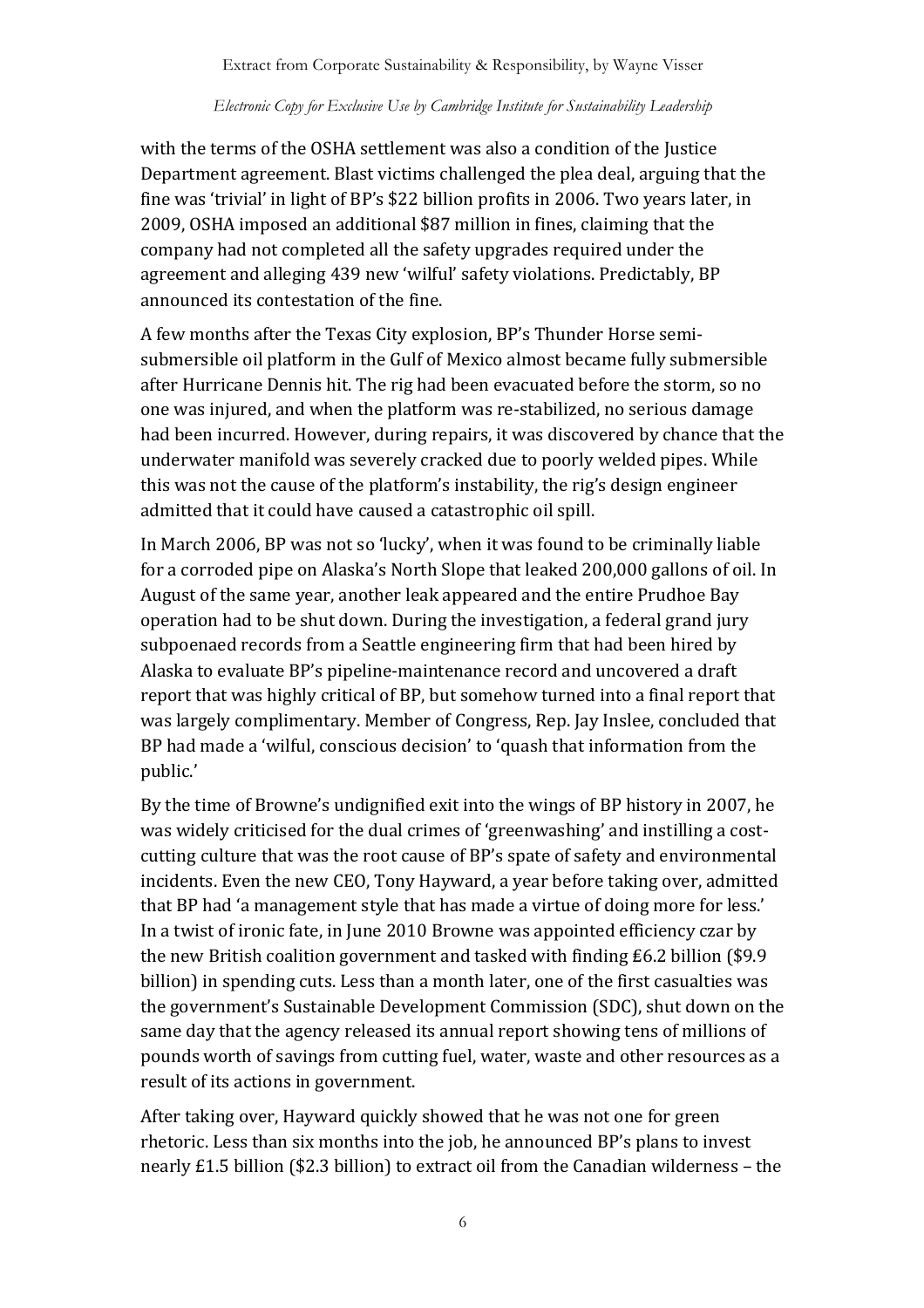so-called Alberta tar sands. In fact, Browne had sold BP's interests in the tar sands in 1999, but claims that the tar sands represent the biggest stock of oil outside Saudi Arabia obviously proved irresistible to Hayward. This action earned it a *Guardian* newspaper headline as 'the biggest environmental crime in history'. In hindsight, they might have reserved that headline for the Deepwater Horizon spill a few years later. Greenpeace claims that it takes about 29 kg of  $CO<sub>2</sub>$ to produce a barrel of oil conventionally, but as much as 125 kg for tar sands oil. It also believes the production threatens a vast forest wilderness, greater than the size of England and Wales, which forms part of one of the world's biggest carbon sinks.

Two years later, Hayward's 'back to the petroleum' strategy gained momentum when BP announced that it had shut down its alternative energy headquarters in London, accepted the resignation of its clean energy boss and imposed cuts in the alternative energy budget – from \$1.4 billion  $(E850$  million) in 2008 to between \$500 million and \$1 billion in 2009. Bizarrely, Hayward used this occasion to stress that BP remained as committed as ever to exploring new energy sources. No wonder *Grist* journalist Joseph Romm responded with an incredulous rant: 'Seriously, they gut the program and claim it is "reinforcement" of their commitment. Perhaps BP stands for "Beyond Prevarication" or "Beyond Pinocchio".'

Today, all of this history – the story of Browne, of Hayward and of  $BP$  – appears like a dress rehearsal for the main event. I am referring of course to the catastrophic 2010 Gulf of Mexico oil spill. On 20 April, an explosion and fire on the Deepwater Horizon drilling rig killed 11 workers and injured 17 others. The rig sank and the incident caused the wellhead on the ocean floor to start gushing oil. After numerous failed attempts, the oil flow was stopped for the first time with a temporary cap 87 days and 184 million gallons later. Time will tell whether this temporary fix – and the proposed permanent 'solution' in the form of relief wells - will prove conclusive.

Understandably, at the time of writing, estimates of the scale and consequences of the disaster still vary considerably, and will continue to change over time. However, on 17 July, the *Guardian* newspaper gathered the following numbers from the Associated Press and Friends of the Earth: \$30 billion cost to BP (including a \$20 billion damages fund);  $444$  sea turtles and 1,387 birds found dead; 572 miles of shoreline oiled; 2,700 square miles of visible slick; 83,927 square miles closed to fishing; 1.82 million gallons of dispersant chemicals applied; and a \$336 million market value of the spilled oil. One number that is hard to forget is that BP's share price lost 50% of its value in 50 days. Not surprisingly, speculation was rife about whether the company would survive intact, or whether it would be taken over, merged or disaggregated.